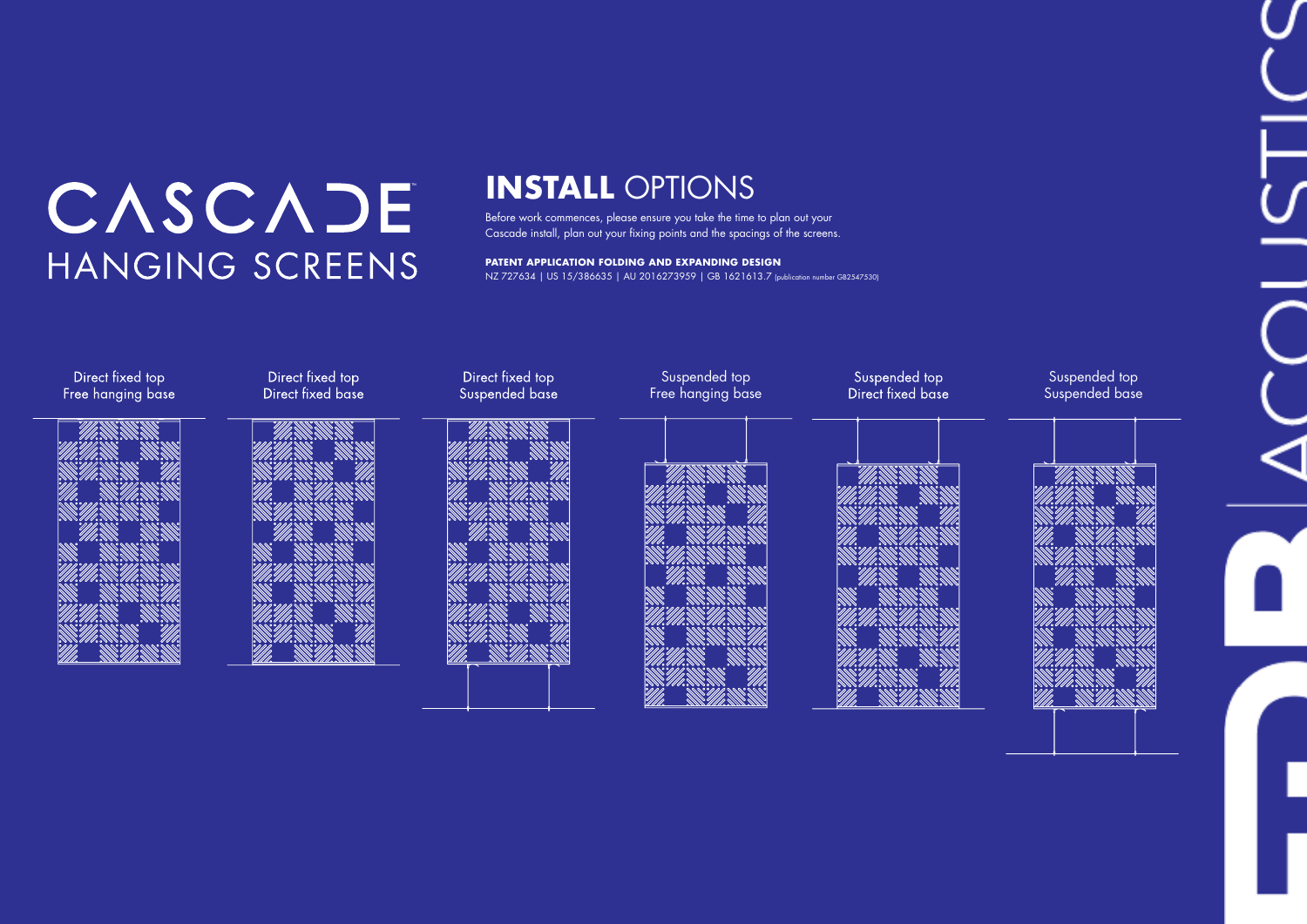## CASCADE HANGING SCREENS

## **SUSPENDED INSTALL** INSTRUCTIONS

Before work commences, please ensure you take the time to plan out your Cascade install, plan out your fixing points and the spacings of the screens.

> Lift screen up and thread the loose end of wire through each adjustment barrel as shown. Pull on the loose end to tighten or press down on top of the barrel to loosen.





With the connector plate in position indicated in step 1 screw the adjustment barrel onto the threaded boss. Hand tighten to lock in position.







### **PATENT APPLICATION FOLDING AND EXPANDING DESIGN**

NZ 727634 | US 15/386635 | AU 2016273959 | GB 1621613.7 (publication number GB2547530)

Slide connector plate into the top of the channel.